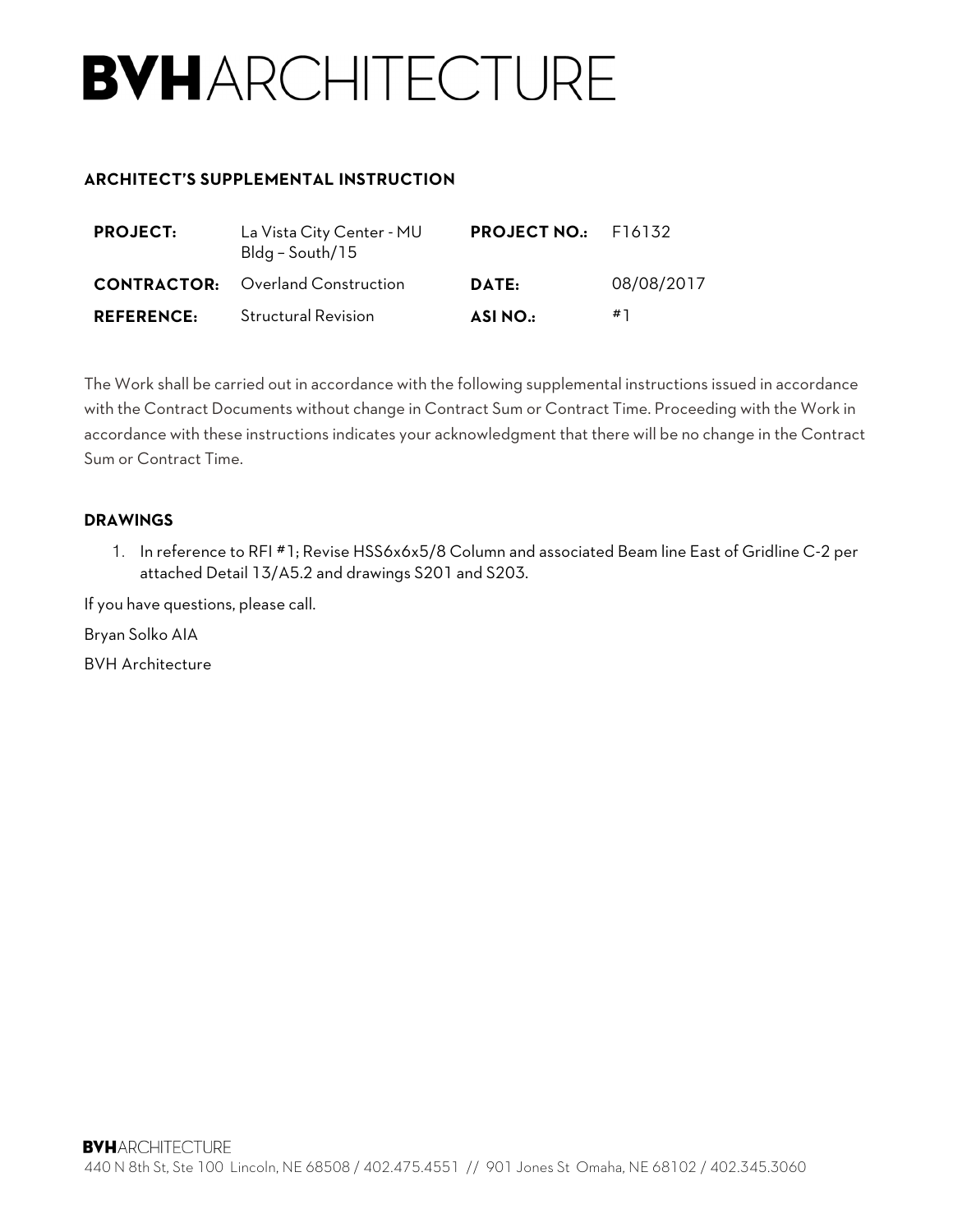440 N 8th St. Ste 100 Lincoln, NE 68508 / 402.475.4551 // 901 Jones St. Omaha, NE 68102 /

**PROJECT NO.: F16132 2** 10 3/8" 3" 061613 INSULATED SHEATHING 061000 WD FRAMING 074213 EXPANSION JOINT **THIRD FLR 119'-0 5/8"**  $\overline{A}$  $\left(\begin{array}{c} \bullet & \bullet \\ \bullet & \bullet \end{array}\right)$  $\ddot{\phantom{0}}$ 061613 AIR BARRIER TRANSITION 074213 METAL WALL PANELS 061000 WD FRAMING 054000 METAL Z-GIRT  $\overline{\mathbf{A}}$ 072100 POLYISO INSULATION 5  $\mathbb{Z}^{\times}$ 072510 SEALANT/FLASHING 092116 GYPSUM BOARD - (2) LAYERS PER UL LISTING 092116 GYPSUM BOARD 072100 BATT INSULATION 054000 6" STRCT STUD FRAMING 092116 GLASS MAT FACED SHEATHING 072510 AIR BARRIER 072100 POLYISO INSULATION 054000 METAL Z-GIRT 074213 METAL WALL PANELS 054000 CONT METAL STRAP  $\bigtriangledown$ 074213 TRIM FLASHING 075300 TERM BAR/SEALANT 075300 EPDM MEMBRANE 075300 EPDM MEMBRANE 075300 COVER BOARD  $\ddot{\tau}$ 075300 BOARD INSULATION  $\Box$ T 1 1 1 1 TT  $\blacksquare$ 

**PROJECT: LA VISTA CITY CENTRE MIXED USE - LOT 15**

# **BVHARCHITECTURE**

### **ARCHITECTS SUPPLEMENTAL INSTRUCTIONS**



**BVHARCHITECTURE**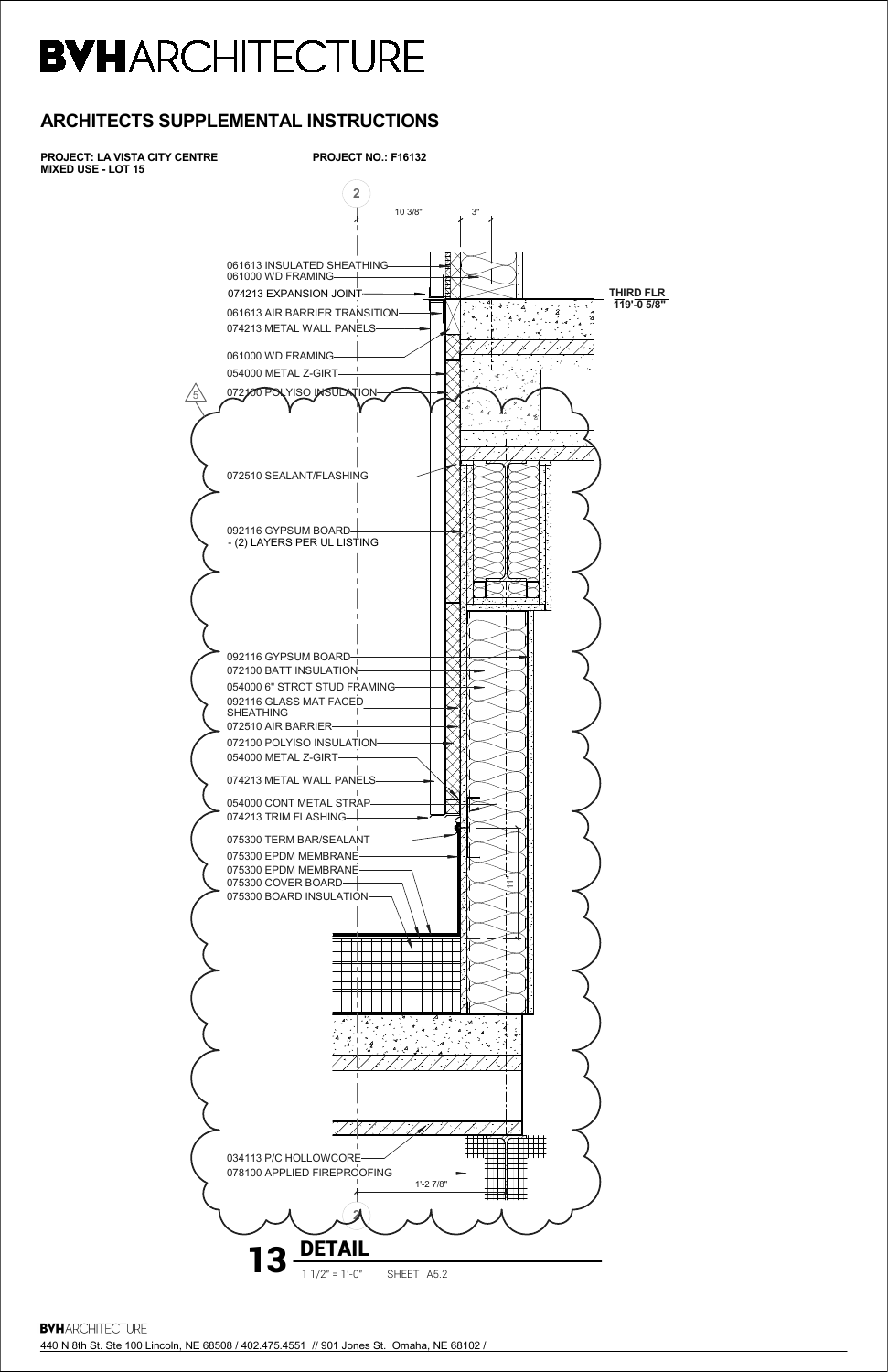**PROJECT: F16132 DATE: 04.17.2017** © COPYRIGHT BVH ARCHITECTURE

2. COORDINATE AND VERIFY ALL DIMENSIONS WITH ARCHITECTURAL DRAWINGS AND EXIST. CONDITIONS.

SEE DETAIL 13/S5.01 FOR CONTROL JOINTS. CONTRACTOR TO SUBMIT CONTROL JOINT LOCATION PLAN TO

**ARCHITECT BVH ARCHITECTURE bvh.com** 901 JONES STREET OMAHA NE 68102 V 402 345 3060 F 402 345 7871



**STRUCTURAL ENGINEER TD2** 10836 OLD MILL RD OMAHA, NE 68154 V 402 330 8860

F 402 330 5866 **www.td2co.com MECHANICAL & ELECTRICAL ENGINEER MORRISSEY ENGINEERING** 4940 N 118TH ST.



OMAHA, NE 68164 V 402 491 4144 F 402 491 4146 **www.morrisseyengineering.com**

**LAVISTA CITY CENTRE MIXED USE - SOUTH**

**FOUNDATION PLAN**



|                     |             |            |                                 | F(           |
|---------------------|-------------|------------|---------------------------------|--------------|
|                     | <b>SIZE</b> |            |                                 |              |
| <b>MARK</b>         | W           |            | D                               | F            |
| CF1-0H              | $1' - 0''$  | CONT.      | $3' - 2"$                       | $(1)$ -#5 T  |
| CF1-4D              | $1' - 4"$   | CONT.      | $2' - 0''$                      | $(2)$ -#5's  |
| CF1-4H              | $1' - 4"$   | CONT.      | $3' - 2"$                       | $(2) - #6's$ |
| CF <sub>1-8</sub> D | $1' - 8"$   | CONT.      | $2' - 0''$                      | $(2)$ -#6's  |
| CF1-8H              | $1 - 8"$    | CONT.      | $3' - 2"$                       | $(2)$ -#6's  |
| <b>CF1-10H</b>      | $1' - 10"$  | CONT.      | $3' - 2''$                      | $(2)$ -#6's  |
| CF2-0H              | $2' - 0''$  | CONT.      | $3' - 2"$                       | $(2)$ -#6's  |
| CF3-0D              | $3' - 0''$  | CONT.      | 2'-0"                           | $(3)$ -#6's  |
| CF3-0H              | $3' - 0''$  | CONT.      | $3' - 2"$                       | $(3)$ -#6's  |
| CF4-0H              | $4 - 0"$    | CONT.      | $3' - 2"$                       | $(2)$ -#6's  |
| CF5-0H              | $5' - 0''$  | CONT.      | $3' - 2''$                      | $(5)$ -#6's  |
| CF6-0H              | $6' - 0''$  | CONT.      | $3' - 2"$                       | $(6)$ -#6's  |
| PF3-0H              | $3' - 0''$  | $3' - 0''$ | $3' - 2"$                       |              |
| PF3-6D              | $3' - 6"$   | $3' - 6"$  | $2' - 0''$                      |              |
| PF4-0D              | 4'-0"       | 4'-0"      | $2' - 0''$                      |              |
| PF4-0H              | $4' - 0''$  | $4' - 0''$ | $3' - 2"$                       |              |
| <b>PF4-6D</b>       | $4' - 6''$  | $4 - 6"$   | $2' - 0''$                      |              |
| PF4-6H              | $4' - 6''$  | $4' - 6"$  | $3' - 2"$                       |              |
| <b>PF5-0H</b>       | $5' - 0''$  | $5' - 0''$ | $3' - 2"$                       |              |
| <b>PF5-6D</b>       | $5' - 6"$   | $5' - 6"$  | $2' - 0''$                      |              |
| <b>PF5-6H</b>       | $5' - 6"$   | $5' - 6"$  | $3' - 2"$                       |              |
| PF6-0D              | $6' - 0''$  | $6' - 0''$ | $2' - 0''$                      |              |
| PF6-0H              | $6' - 0''$  | $6' - 0''$ | $3' - 2"$                       |              |
| PF6-6D              | $6' - 6''$  | $6' - 6"$  | $2' - 0''$                      |              |
| PF6-6H              | $6' - 6''$  | $6' - 6"$  | $3' - 2"$                       | (            |
| PF7-0D              | $7' - 0''$  | $7' - 0''$ | $2' - 0''$                      |              |
| PF7-6D              | $7' - 6"$   | $7' - 6"$  | $2' - 0''$                      |              |
| PF8-0D              | $8' - 0''$  | $8' - 0''$ | $2' - 0''$                      |              |
| <b>PF8-6K</b>       | $8' - 6"$   | $8' - 6"$  | $2^{\prime} - 3^{\prime\prime}$ |              |
| PF9-0K              | $9' - 0''$  | $9' - 0''$ | $2' - 3''$                      |              |
| PF9-6E              | $9' - 6''$  | $9' - 6''$ | $2' - 6"$                       |              |
| <b>RF101</b>        |             |            | $2^{\prime} - 3^{\prime\prime}$ | ħ            |
| <b>RF102</b>        | $6' - 0''$  | $8' - 0''$ | $3' - 2"$                       | #            |

| <b>FOOTING SCHEDULE</b>                            |                              |  |  |  |
|----------------------------------------------------|------------------------------|--|--|--|
|                                                    |                              |  |  |  |
| <b>REINFORCING</b>                                 | <b>REMARKS</b>               |  |  |  |
| 5 TOP & BOTT. w/ #4 VERT. AT 32"o.c.               | -DO NOT SUPPORT ON GEOPIER   |  |  |  |
| 5's TOP & BOTT. w/ #3 TIES AT 48"o.c.              | -DO NOT SUPPORT ON GEOPIER   |  |  |  |
| 6's TOP & BOTT. w/ #3 TIES AT 48"o.c.              | -GEOPIER DESIGN FOR 1500 PSF |  |  |  |
| <sup>ь</sup> б's TOP & BOTT. w/ #3 TIES AT 48"о.с. |                              |  |  |  |
| 6's TOP & BOTT. w/ #3 TIES AT 48"o.c.              |                              |  |  |  |
| 6's TOP & BOTT. w/ #3 TIES AT 48"o.c.              |                              |  |  |  |
| 6's TOP & BOTT. w/ #3 TIES AT 48"o.c.              |                              |  |  |  |
| 6's TOP & BOTT. w/ #3 TIES AT 48"o.c.              |                              |  |  |  |
| 6's TOP & BOTT. w/ #3 TIES AT 48"o.c.              |                              |  |  |  |
| 6's TOP & BOTT. w/ #3 TIES AT 48"o.c.              |                              |  |  |  |
| <sup>ь</sup> б's TOP & BOTT. w/ #3 TIES AT 24"о.с. |                              |  |  |  |
| 6's TOP & BOTT. w/ #3 TIES AT 24"o.c.              |                              |  |  |  |
| (3)-#4's E.W. TOP & BOTT.                          |                              |  |  |  |
| (4)-#4's E.W. TOP & BOTT.                          |                              |  |  |  |
| (4)-#4's E.W. BOTT.                                |                              |  |  |  |
| (4)-#5's E.W. TOP & BOTT.                          |                              |  |  |  |
| (5)-#5's E.W. BOTT.                                |                              |  |  |  |
| (5)-#4's E.W. TOP & BOTT.                          |                              |  |  |  |
| (5)-#5's E.W. TOP & BOTT.                          |                              |  |  |  |
| (6)-#4's E.W. BOTT.                                |                              |  |  |  |
| (6)-#4's E.W. TOP & BOTT.                          |                              |  |  |  |
| (7)-#6's E.W. BOTT.                                |                              |  |  |  |
| (6)-#6's E.W. TOP & BOTT.                          |                              |  |  |  |
| (7)-#7's E.W. BOTT.                                |                              |  |  |  |
| (8)-#6's E.W. BOTT. & BOTT.                        |                              |  |  |  |
| (7)-#7's E.W. BOTT.                                |                              |  |  |  |
| (8)-#7's E.W. BOTT.                                |                              |  |  |  |
| (9)-#7's E.W. BOTT.                                |                              |  |  |  |
| (9)-#7's E.W. BOTT.                                |                              |  |  |  |
| (9)-#8's E.W. TOP & BOTT.                          |                              |  |  |  |
| (10)-#8's E.W. TOP & BOTT.                         |                              |  |  |  |
| #5's AT 12"o.c. TOP & BOTT.                        |                              |  |  |  |
|                                                    |                              |  |  |  |



|                | <b>WALL SCHEDULE</b> |                   |                                                                     |                                                                                                                              |                                                                          |  |
|----------------|----------------------|-------------------|---------------------------------------------------------------------|------------------------------------------------------------------------------------------------------------------------------|--------------------------------------------------------------------------|--|
| <b>WALL</b>    |                      | <b>THICKNESS/</b> |                                                                     | <b>REINFORCING</b>                                                                                                           |                                                                          |  |
|                | <b>TYPE TYPE</b>     | <b>SIZE</b>       | <b>VERTICAL</b>                                                     | <b>HORIZONTAL</b>                                                                                                            | <b>REMARKS</b>                                                           |  |
| W1             | <b>CONCRETE</b>      | 12"               | #5's AT 18"o.c. EA.FACE                                             | #5's AT 18"o.c. EA.FACE                                                                                                      |                                                                          |  |
| W <sub>2</sub> | CONCRETE             | 8"                | #5's AT 18"o.c.                                                     | #5's AT 18"o.c.                                                                                                              |                                                                          |  |
| W <sub>3</sub> | <b>CONCRETE</b>      | 16"               | #5's AT 18"o.c. EA.FACE                                             | #5's AT 18" o.c. EA. FACE                                                                                                    |                                                                          |  |
| W4             | <b>MASONRY</b>       | 8" [NOMINAL]      | (1)-#5 CENTERED in CELLS at 16"o.c                                  | (2) - CONT. #4's in KNOCK-OUT BOND BEAMS at ELEVATION<br>127'-8 5/8", 139'-0 5/8", 149'-8 5/8", 160'-4 5/8", and 171'-8 5/8" | - GROUT WALL SOLID<br>HORIZONTAL 9 ga. JOINT REINFORCING at 16"o.c.      |  |
| W5A            | <b>MASONRY</b>       | 8" [NOMINAL]      | (1)-#5 CENTERED in CELLS at 16"o.c                                  | (2) - CONT. #4's in KNOCK-OUT BOND BEAMS at ELEVATION<br>127'-8 5/8", 139'-0 5/8", 149'-8 5/8", and 159'-8 5/8"              | - GROUT WALL SOLID<br>HORIZONTAL 9 ga. JOINT REINFORCING at 16"o.c.      |  |
| W5B            | <b>MASONRY</b>       | 8" [NOMINAL]      | (1)-#5 CENTERED in CELLS at 16"o.c                                  | (2) - CONT. #4's in KNOCK-OUT BOND BEAMS at ELEVATION<br>123'-0 5/8", 127'-8 5/8", 139'-0 5/8", 149'-8 5/8", and 159'-8 5/8" | <b>GROUT WALL SOLID</b><br>HORIZONTAL 9 ga. JOINT REINFORCING at 16"o.c. |  |
| W6             | <b>MASONRY</b>       | 8" [NOMINAL]      | (1)-#4 CENTERED in CELLS at 48"o.c<br>9 ga. JOINT REINF. AT 16"o.c. |                                                                                                                              |                                                                          |  |
| W7             | <b>MASONRY</b>       | 8" [NOMINAL]      | (1)-#5 CENTERED in CELLS at 32"o.c<br>9 ga. JOINT REINF. AT 16"o.c. |                                                                                                                              |                                                                          |  |
| W8             | <b>CONCRETE</b>      | 12"               | #6's AT 12" o.c. EA. FACE                                           | #5's AT 18"o.c. EA.FACE                                                                                                      |                                                                          |  |

| <b>REVISIONS SCHEDULE</b> |                                   |             |  |  |  |
|---------------------------|-----------------------------------|-------------|--|--|--|
| <b>MARK</b>               | <b>DESCRIPTION</b><br><b>DATE</b> |             |  |  |  |
|                           |                                   |             |  |  |  |
| 2                         | 7/18/17                           | Addendum #4 |  |  |  |
| ว                         | 8/2/17                            | ASI 01      |  |  |  |